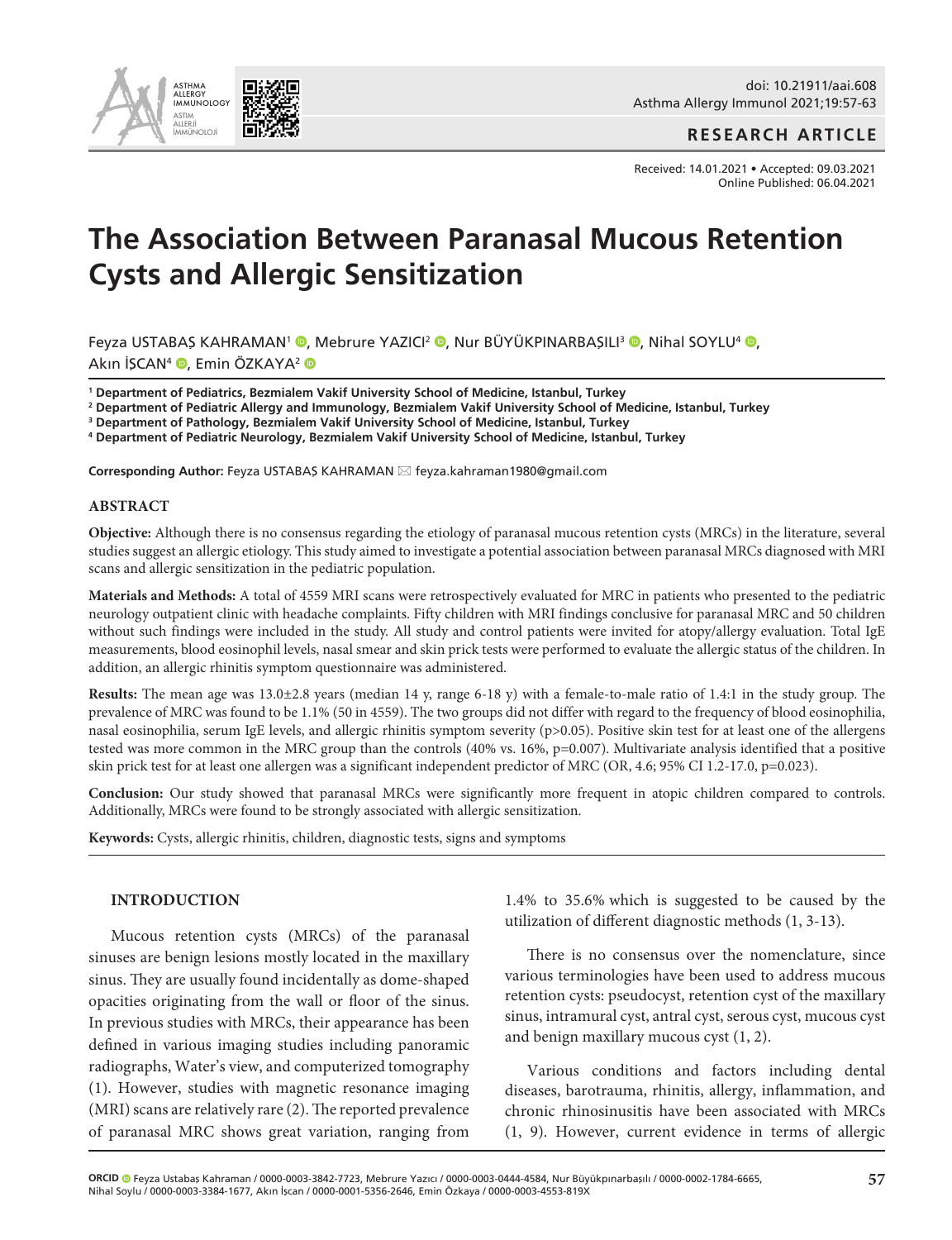etiology is controversial. While several studies have found an association with allergic conditions such as seasonal allergy or other allergies, several other studies have not found any association (3, 12-17). Only a small number of studies examined the possible association with allergy, but none had the appropriate methodology on allergic parameters. In addition, none of these studies were performed exclusively in the pediatric age group.

This study aimed to investigate the possible relationship between allergic findings and paranasal MRCs diagnosed with MRI scans in pediatric patients. For this purpose, allergic sensitization findings were evaluated and compared in patients with and without paranasal MRC.

# **MATERIALS and METHODS**

#### **Patients**

A total of 4559 school-age children (6 and 18 years), who had presented to the Pediatric Neurology outpatient clinic of Bezmialem Vakif University Faculty of Medicine with headache complaints and had undergone magnetic resonance imaging (MRI) between April 2018-April 2019, were retrospectively screened for study inclusion. MRC was detected in 50 children by an MRI scan and all were included as the patient group in the study. The control group was selected from patients who presented to the neurology clinic with headache complaints, who did not have a chronic disease or additional neurological disease, and who did not have MRC in their MR images. Patients were invited to our outpatient clinic for atopy evaluation and were asked to stop using their allergy medication (if any) one week before their visit.

# **Ethics and Foundation**

Research and Publication Ethics were complied with and the study protocol was approved by the Bezmialem Vakif University Ethics Committee for Clinical Trials (date, 28.02.2018; no, 5/31). All patients and parents provided informed consent prior to study enrollment. The study was conducted with financial support from the Bezmialem Vakıf University Scientific Research and Projects Unit (Date: 01.03.2018).

# **Evaluation of Atopy**

A 3 ml blood sample was obtained from each patient for complete blood count and total IgE measurement. Total IgE levels were measured with the Immulate 2000

(Siemens) device which employed a chemiluminescence method. Complete blood counts were performed with the Sysmex XT2000i (Roche) device. An eosinophil count of ≥500/μL was defined as eosinophilia and IgE levels exceeding 100 IU/mL were considered to be high (18-20).

### **Skin Prick Test**

Standard activity and concentration allergen solutions of ALK and Allergo companies were used for the prick test. Skin prick tests with a panel of common aeroallergens including house dust mites, grass pollens, weed pollens, tree pollens, and animal epithelium were used to evaluate atopy. Histamine was used as positive and saline solution as negative control. The observation of a wheal diameter ≥3mm larger than the negative control was defined to demonstrate a positive skin reaction against the tested allergen. A positive skin reaction against at least one of the tested allergens was defined as atopy (21).

#### **Nasal Smear**

To obtain a nasal smear, the patients were asked to blow their nasal secretions from both nasal passages onto a slide. The secretions were smeared over the slide, dried at room temperature; and then left in May Grünwald solution (Biooptica, Milan, Italy) for 10 minutes and rinsed with tap water. Slides were covered with Giemsa solution (Biooptica, Milan, Italy), left for 20 minutes, and rinsed with tap water. They were dried in a low temperature (37-50 ºC) drying stove. Dried slides were examined with a standard light microscope and the cells were counted. More than 1 eosinophil in 20 counted cells was defined as nasal eosinophilia (22).

# **Evaluation of Allergic Rhinitis Symptoms**

According to the Allergic Rhinitis and Its Impact on Asthma (ARIA) classification system, which was introduced in 2001 and is based on the duration and severity of symptoms and their impact on the quality of life (QoL), allergic rhinitis (AR) is divided into classes based on the intermittent and persistent pattern of symptoms (23). Intermittent AR is defined as symptoms that occur 4 or fewer days per week or last less than 4 consecutive weeks; whereas persistent AR (PER) occurs more than 4 days per week or lasts longer than 4 consecutive weeks. Symptoms of intermittent AR or PER may be mild or moderate to severe based on their impact on QoL and symptom severity. Mild AR characteristically does not affect daily, leisure, or sport activities, does not have an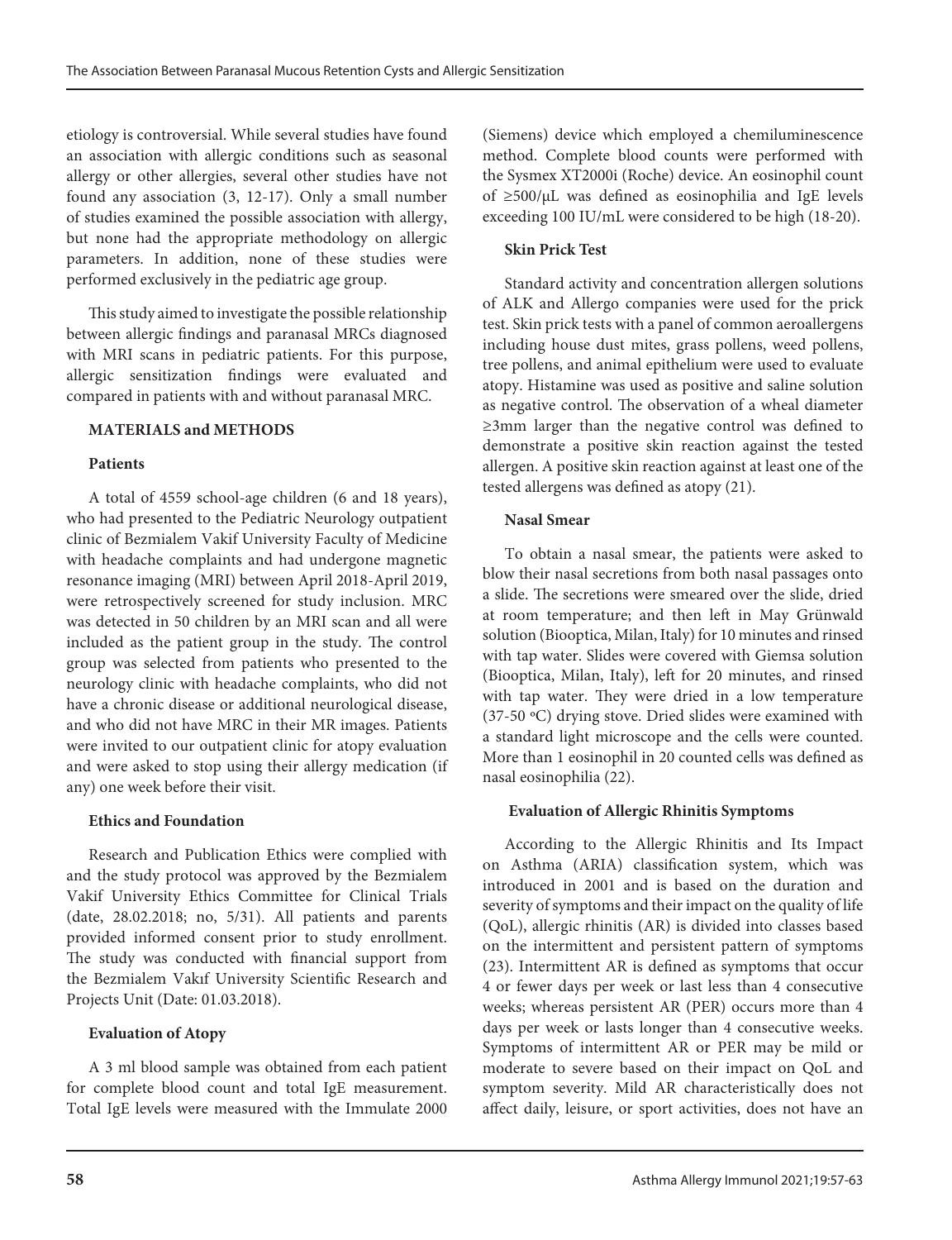impact on work or school attendance, does not disturb sleep, and causes only minor symptoms. Moderate-tosevere rhinitis is characterized by impairment of at least one of these parameters (24).

The AR symptom scoring system was also used for the evaluation of disease (25). Patients and/or parents were questioned for the presence of daytime nasal and ocular symptoms, which include nasal blockage, runny nose, nasal itching, sneezing, ocular itching, ocular redness, watery eyes, and periocular swelling. In addition, nighttime symptoms, which included nasal blockage, difficulty in falling asleep, and night time awakening were also questioned. Based on the patient history, these 11 symptoms were scored on a scale from 0 to 3 points: 0: asymptomatic, 1: mild symptoms, 2: moderate symptoms, and 3: severe symptoms. Average symptom scores were calculated, rounded to the closest integer, and the patients were categorized as experiencing no allergic rhinitis symptoms (0), mild symptoms (1), moderate symptoms (2), or severe symptoms (3).

#### **Statistical Analysis**

IBM SPSS Statistics version 20.0 software (SPSS Inc., Chicago, IL) was used for data analyses. Descriptive data are presented in number (percentage), mean ± standard deviation and median (range), when and where appropriate. The Kolmogorov-Smirnov test and graphical methods were used to test the normality of distribution of continuous variables. Depending on the normality of distribution, continuous variables were compared using the Student's t-test or the Mann-Whitney U test. Categorical variables were compared using Pearson's chi-square test or Fisher's Exact test. The logistic regression model was used to identify significant independent predictors of MRC presence. A p value <0.05 was considered to indicate statistical significance.

#### **RESULTS**

The mean age of the patients enrolled in this study was  $13.0 \pm 2.8$  years (median 14 y, range 6-18 y) with a female-to-male ratio of 1.4:1. Prevalence of MRC was 1.1% (50 in 4559) among the patients screened for this study. In patients with MRC, the most common localization of MRC was the maxillary sinus (n=45, 90%), followed by the sphenoid sinus ( $n=3$ ,  $6\%$ ), and the nasopharynx ( $n=2$ , 4%). There was no association between the localization of MRC and allergic rhinitis. Table I shows the emographical characteristics and the allergic status of the patient and control groups. The percentage of older patients (age >14 years) was higher in the patient group compared to

**Table I. Demographic characteristics and allergic status of the two groups.**

|                                                | <b>MRC</b> absent<br>$n=50$ | <b>MRC</b> present<br>$n=50$ | $\mathbf{p}$ |  |
|------------------------------------------------|-----------------------------|------------------------------|--------------|--|
| Demographic features                           |                             |                              |              |  |
| Age, years (mean±SD)                           | $12.5 \pm 3.0$              | $13.5 \pm 2.5$               | 0.113        |  |
| Age >14y, median $(\%)$                        | 13(26.0)                    | 22(44.0)                     | 0.046        |  |
| Gender, female, n (%)                          | 29(58.0)                    | 29(58.0)                     | 0.580        |  |
| Body mass index, kg/m <sup>2</sup> , (mean±SD) | $20.4 \pm 3.7$              | $20.2 \pm 3.2$               | 0.893        |  |
| Allergy parameters, n (%)                      |                             |                              |              |  |
| Eosinophilia (blood), (≥500 cells/µL)          | 4(8.0)                      | 10(20.0)                     | 0.074        |  |
| Eosinophilia (nasal)                           | 7(14.0)                     | 6(12.0)                      | 0.500        |  |
| High IgE, $(>100$ IU/mL)                       | 8(16.0)                     | 13(26.0)                     | 0.163        |  |
| Allergic Rhinitis Symptom Score                |                             |                              |              |  |
| $0$ (none)                                     | 27(54.0)                    | 21(42.0)                     |              |  |
| $1 \pmod{2}$                                   | 12(24.0)                    | 19(38.0)                     |              |  |
| 2 (moderate)                                   | 6(12.0)                     | 5(10.0)                      | 0.490        |  |
| 3 (severe)                                     | 5(10.0)                     | 5(10.0)                      |              |  |
| Skin test positivity*                          | 8(16.0)                     | 20(40.0)                     | 0.007        |  |

**MRC:** Mucous retention cyst. Unless otherwise stated, data presented in frequency (percent). \*Against at least one common aeroallergen.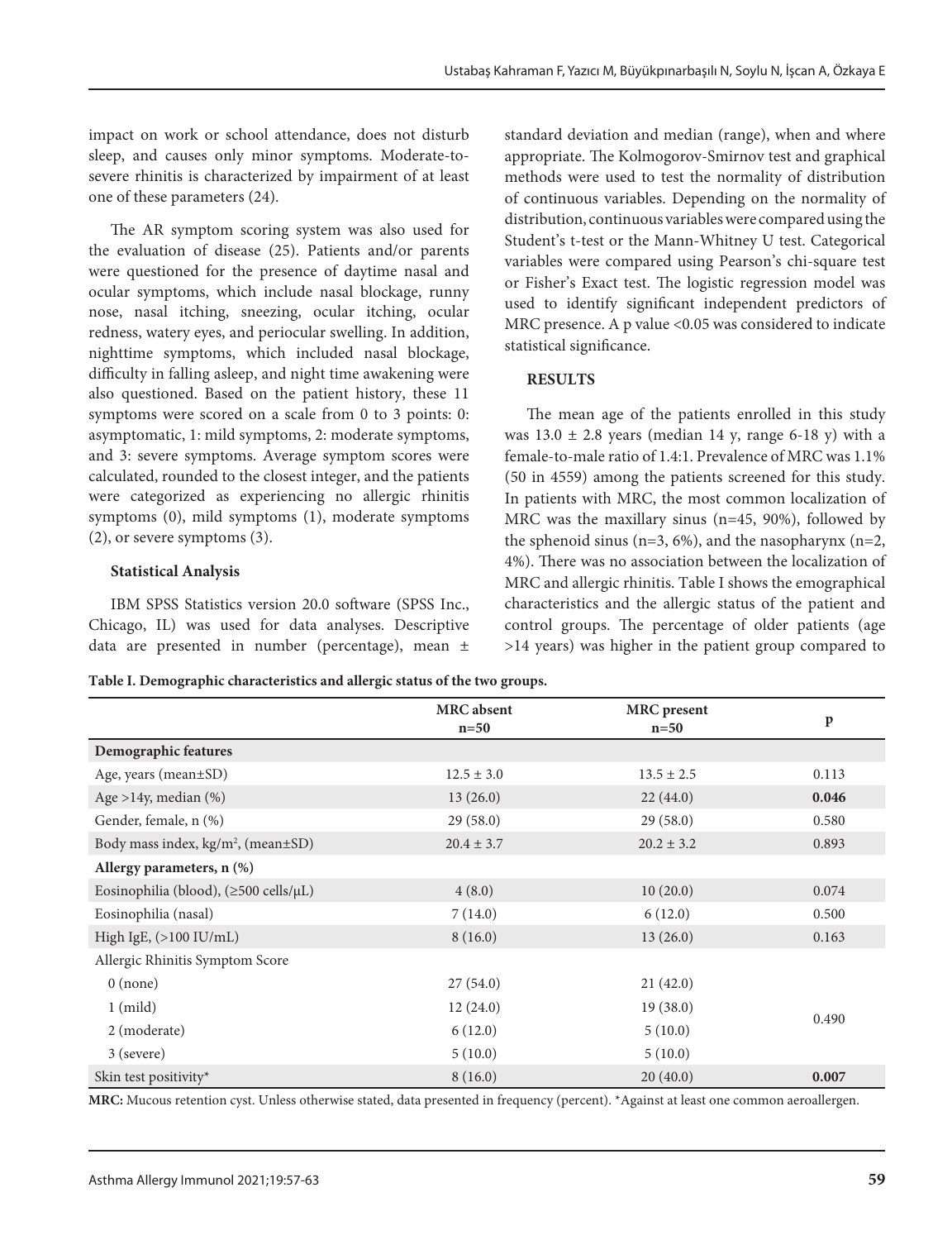controls  $(44\% \text{ vs. } 26\%, \text{ p=0.046})$ . The two groups were similar with regard to BMI values (Table I).

Regarding allergy parameters, patients with MRC and controls were similar in terms of blood and nasal eosinophil counts, serum IgE levels, and severity of allergic rhinitis symptoms (Table I). However, positive skin prick test for at least one of the allergens tested (sensitization) was more common among patients when compared to controls (40% vs. 16%, p=0.007). Multivariate analysis of allergic factors also identified positivity for at least one allergen as a significant independent predictor of MRC (OR, 4.6; 95% CI 1.2-17.0, p=0.023). Table II summarizes multivariate analysis results.

Table III shows the distribution of positive skin prick tests for specific common aeroallergen. Among allergic factors, positive skin prick tests for house mite allergen (36% vs. 12%, p=0.005) and all pollens (24% vs. 8%, p=0.027) were more common in MRC patients compared to controls. MRC patients and controls were similar in terms of the frequency of test positivity for other allergens. In the patient group, there were 13 patients with AR symptoms and a positive skin prick test while 4 subjects were positive in the control group.

Allergic rhinitis had been previously diagnosed in 21 (42%) patients with MRC. Among these, 13 had received treatment for allergic rhinitis prior to this study, and only

| Table II. Multivariate analysis of allergic factors that may potentially predict mucous retention cysts. |  |  |  |
|----------------------------------------------------------------------------------------------------------|--|--|--|
|----------------------------------------------------------------------------------------------------------|--|--|--|

| <b>Factors</b>                                    | Odds ratio (95% CI) | p     |
|---------------------------------------------------|---------------------|-------|
| Eosinophilia (blood) ( $\geq$ 500 cells/ $\mu$ L) | $2.1(0.5-9.8)$      | 0.337 |
| Eosinophilia (nasal)                              | $0.4(0.1-1.6)$      | 0.191 |
| High IgE levels, (>100 IU/mL)                     | $0.8(0.2-2.8)$      | 0.676 |
| Allergic Rhinitis Symptom Score                   |                     |       |
| $0 \text{ (none)}$                                |                     | ref   |
| $1 \pmod{}$                                       | $1.5(0.6-4.0)$      | 0.414 |
| 2 (moderate)                                      | $0.8(0.2-3.4)$      | 0.740 |
| 3 (severe)                                        | $0.7(0.1-3.4)$      | 0.639 |
| Skin test positivity*                             | $4.6(1.2-17.0)$     | 0.023 |

\*Against at least one common aeroallergen.

**Table III. Distribution of positive skin prick test results to specific common allergens in the groups.**

|                           | All subjects<br>$n=100$ | <b>Subjects without MRC</b><br>$n=50$ | <b>Subjects with MRC</b><br>$n=50$ | p     |
|---------------------------|-------------------------|---------------------------------------|------------------------------------|-------|
| Positive skin prick test* | 28 (28.0%)              | $8(16.0\%)$                           | $20(40.0\%)$                       | 0.007 |
| House mite                | 24 (24.0%)              | $6(12.0\%)$                           | 18 (36.0%)                         | 0.005 |
| Cat epithelium            | $4(4.0\%)$              | $1(2.0\%)$                            | $3(6.0\%)$                         | 0.309 |
| Wheat pollen              | $4(4.0\%)$              | $1(2.0\%)$                            | $3(6.0\%)$                         | 0.309 |
| Weed mixture              | $8(8.0\%)$              | $2(4.0\%)$                            | $6(12.0\%)$                        | 0.134 |
| Olive tree                | $1(1.0\%)$              | $0(0.0\%)$                            | $1(2.0\%)$                         | 0.500 |
| Cockroach                 | $1(1.0\%)$              | $0(0.0\%)$                            | $1(2.0\%)$                         | 0.500 |
| Parietaria officinalis    | $2(2.0\%)$              | $1(2.0\%)$                            | $1(2.0\%)$                         | 0.753 |
| Tree pollen mix           | $1(1.0\%)$              | $0(0.0\%)$                            | $1(2.0\%)$                         | 0.500 |
| All pollens <sup>1</sup>  | $16(16.0\%)$            | $4(8.0\%)$                            | 12 (24.0%)                         | 0.027 |

**MRC:** mucous retention cyst. Positive for at least one of the aeroallergens tested. Data presented in frequency (percent). The allergens against which at least one patient showed a positive response were listed.

1 : All pollens included wheat pollen, weed mixture, olive tree, parietaria officinalis and tree pollen mix.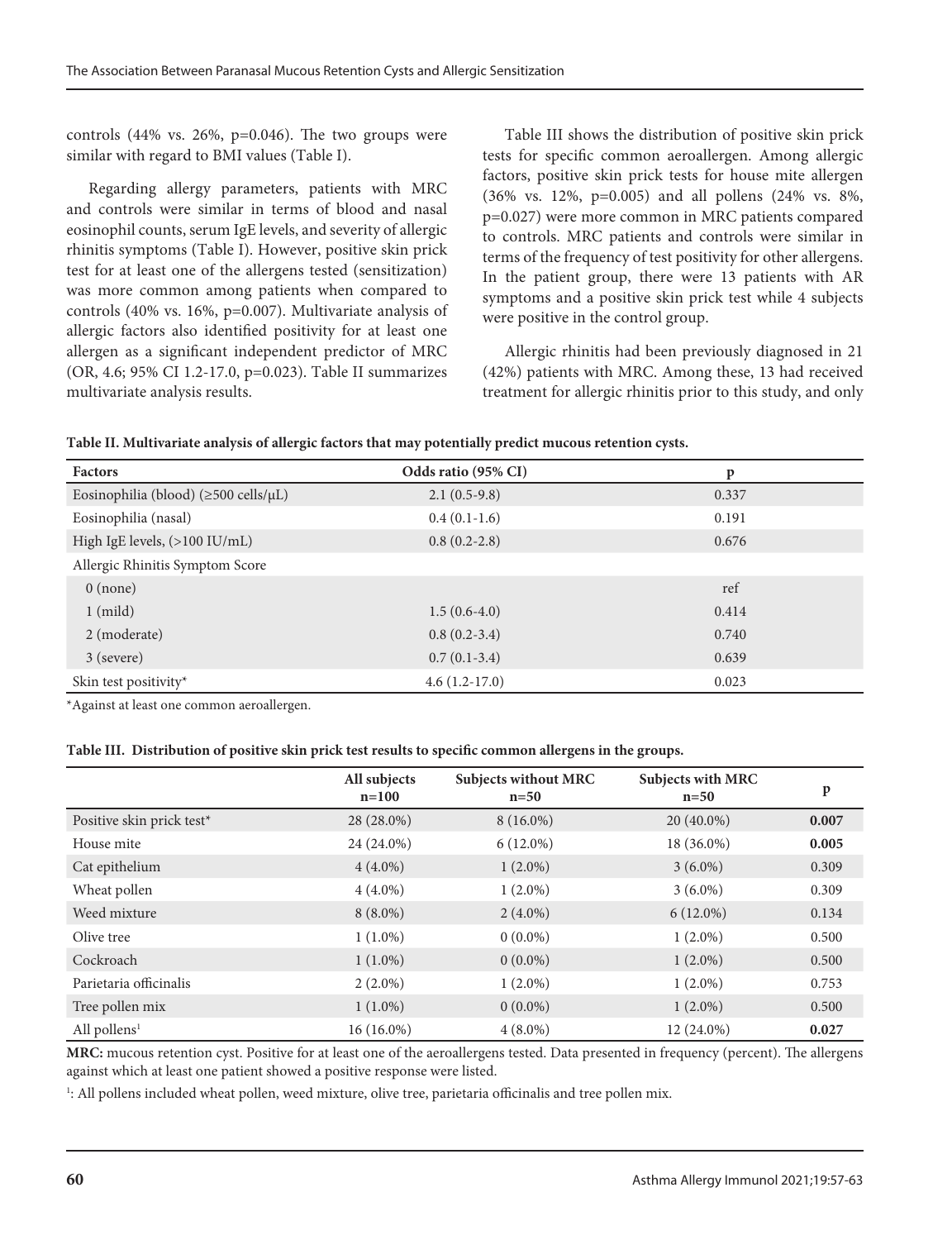5 had been attending their scheduled visits regularly. Furthermore, 10 patients were diagnosed with allergic rhinitis during this study. Twenty-four of the patients with allergic rhinitis described intermittent symptoms, while 7 of them reported persistent symptoms. Of those who were diagnosed with allergic rhinitis during our study, only one had persistent symptoms. In the MRC group, 5 patients had asthma, 1 patient had atopic dermatitis, 2 patients had asthma and atopic dermatitis, and 1 patient had urticaria.

In the control group, 12 children were previously diagnosed with allergic rhinitis, and all had received treatment prior to enrolling to the study while 8 of them had attended regular visits for their treatment. Thirteen children in the control group were diagnosed with allergic rhinitis during this study. Twenty children had intermittent and 5 had persistent symptoms. Among those who were diagnosed with allergic rhinitis during the study, 11 had intermittent and 2 had persistent symptoms. In the control group, 3 children had asthma, 1 child had atopic dermatitis, and 3 children had urticaria.

#### **DISCUSSION**

This study examined a potential association between several allergy parameters including serum IgE levels, blood eosinophilia, nasal smear, and self-reported allergic rhinitis symptoms and paranasal MRC. To the best of our knowledge, this is the first study of its kind performed in a pediatric population. Our results showed that the frequency of allergic sensitization, as measured by skin prick test, was increased among children with paranasal MRC. Our findings suggest that allergic sensitization may contribute to the development of MRC in the pediatric age group.

Only a small number of studies have investigated potential allergic etiology for MRC in the literature. However, the earliest findings on allergic origin of paranasal mucous cysts date back to 1956. In a report by Van Alyea, an allergic origin was proposed for nonsecretory maxillary cysts, but not for secretory cysts, without supporting evidence (26). The reported incidence of MRC shows great variation in previous studies (1). Although an accurate method (MRI) has been utilized and all paranasal sinus MRCs were included -not limited to the maxillary sinuses- in this study, the MRC incidence was found as 1.1%, which is lower than previously reported values. The results may have been lower because the current study focused on the pediatric population. On the

other hand, a higher incidence of MRC was found in older children in our study. These findings suggest that this pathology develops at a relatively older age. In addition, most of the MRCs were found in the maxillary sinus in our study. This finding was consistent with previous studies (2, 27).

A study from 2013 reported a 7% prevalence of maxillary sinus MRC using panoramic radiographs and found associations between seasonal allergy and smoking, as well as a higher incidence among men compared to women (13). In another study by Casamassimo and Lilly (3), 73 patients with maxillary mucosal cysts were examined and almost half of them reported some type of allergy, including drug allergy (18%), pollen allergy (23%), and food/metal/dust allergy (4%). Similarly, Gothberg et al. (14) and Halstead (15) found a history of allergy in a substantial proportion of their patients with mucosal cysts. In another study, Nemati et al. (11) examined 800 digital panoramic radiographs for maxillary mucosal retention cysts, and reported the frequency as 4%. This study found an increased incidence in males and during spring. Although the study had no direct evidence supporting allergic etiology, the authors claimed a possible association due to the determination of higher incidence in the spring season.

There are also studies that have not found an association between mucosal cysts and allergy. In a recent study, Niknami et al. (12) reviewed 710 panoramic radiographs and 90 cone-beam computed tomography scans of adults in the search of mucous retention pseudocysts in the maxillary sinus and their association with various parameters including age, gender, season, smoking, allergy, asthma, chronic sinusitis, nasal polyps, mucosal thickening, and post-nasal drip. Cysts were found in 2.4% of the patients. Smoking and postnasal-drip were associated with increased frequency of pseudocyst, and the highest frequencies were observed in the spring and summer. However, this study did not find a significant association between cysts and seasonal allergy or asthma. Similarly, in a large study on 5021 patients examining the prevalence of mucosal abnormalities of the maxillary sinus, it was found that 7% of patients had mucosal antral cysts and the incidence was unassociated with self-reported asthma, environmental allergy, hay fever, or other allergic rhinitis (17). Berg et al.(16), studied the pathogenesis of intramural maxillary cysts in 27 patients (mostly adult) and proposed an inflammatory etiology rather than an allergic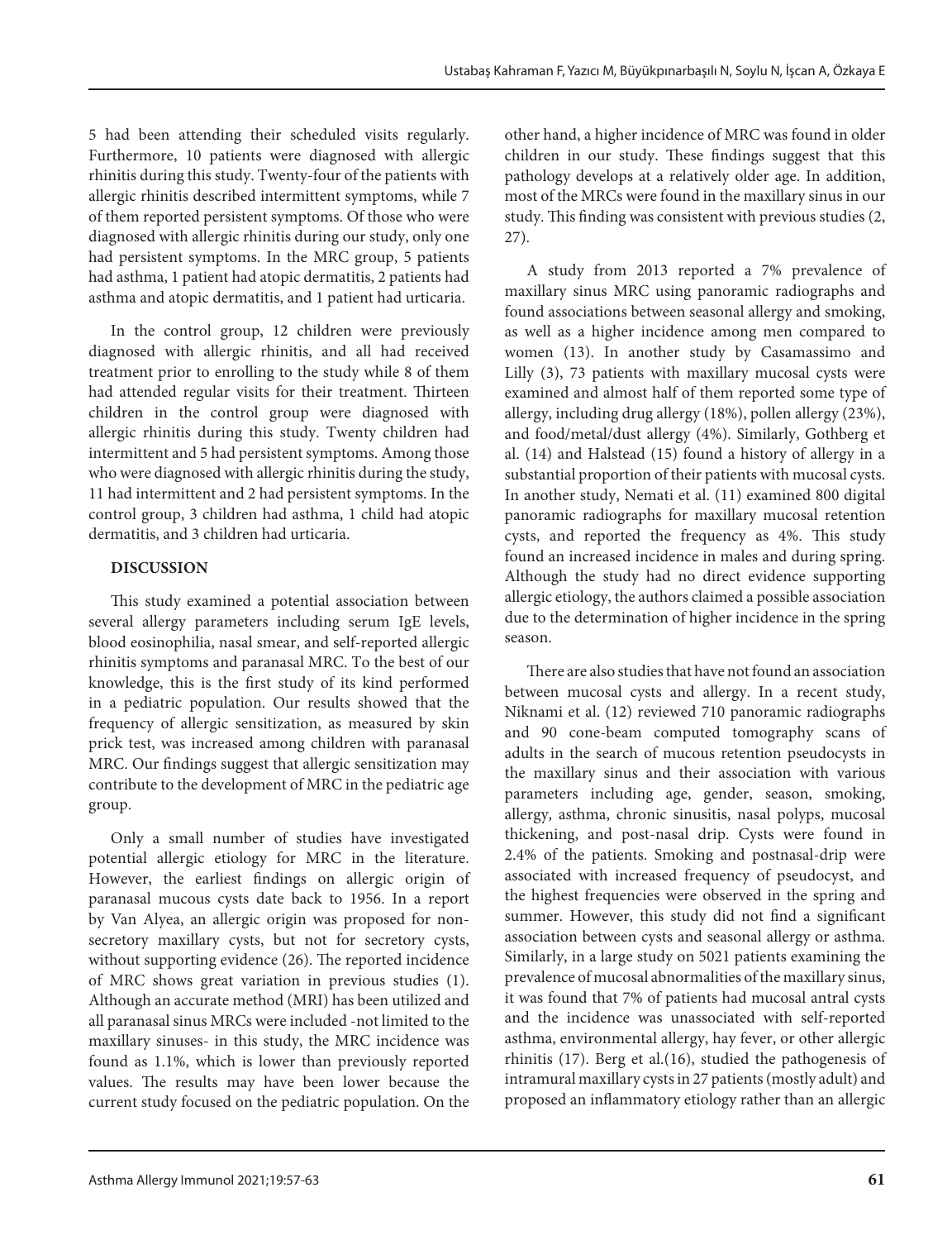etiology, based on their findings of normal IgE levels and the lack of eosinophilia in histological examination of the cysts. In addition, only one patient had a history of allergic or hyperreactive rhinitis in their study.

The main limitation of our study is its retrospective nature, which precludes the direct examination of potential associations between allergic episodes and the development of cysts. The number of patients with sensitization to a specific aeroallergen was low, and the numbers were also too low to compare. This was another limitation. However, the relationship between positive skin test and MRC frequency, in our opinion, provides an explanation to the allergic associations that have been previously suggested.

In conclusion, our findings in this study suggest a possible allergic etiology for the development of paranasal MRCs as their frequency was significantly higher among sensitized children. This study examined a potential association between several allergy parameters including serum IgE levels, blood eosinophilia, nasal smear, and self-reported allergic rhinitis symptoms and paranasal MRC. To the best of our knowledge, this is the first study of its kind performed in a pediatric population. Our results showed that the frequency of allergic sensitization, as determined by skin prick test, was increased among children with paranasal MRC. Our findings suggest that allergic sensitization may contribute to the development of MRC in the pediatric age group.

In our opinion, further studies should be conducted on the incidence, progression, etiology and the management of mucous retention cysts in the pediatric age group, with particular focus on allergic findings.

#### **REFERENCES**

- 1. Giotakis EI, Weber RK. Cysts of the maxillary sinus: A literature review. Int Forum Allergy Rhinol 2013;3:766-71.
- 2. Moon IJ, Kim SW, Han DH, Shin JM, Rhee CS, Lee CH, Min YG. Mucosal cysts in the paranasal sinuses: Long-term followup and clinical implications. Am J Rhinol Allergy 2011;25:98- 102.
- 3. Casamassimo PS, Lilly GE. Mucosal cysts of the maxillary sinus: A clinical and radiographic study. Oral Surg Oral Med Oral Pathol 1980;50:282-6.
- 4. Ruprecht A, Batniji S, el-Neweihi E. Mucous retention cyst of the maxillary sinus. Oral Surg Oral Med Oral Pathol 1986;62:728- 31.
- 5. Rodrigues CD, Freire GF, Silva LB, Fonseca da Silveira MM, Estrela C. Prevalence and risk factors of mucous retention cysts in a Brazilian population. Dentomaxillofac Radiol 2009;38:480- 3.
- 6. Kanagalingam J, Bhatia K, Georgalas C, Fokkens W, Miszkiel K, Lund VJ. Maxillary mucosal cyst is not a manifestation of rhinosinusitis: Results of a prospective three-dimensional CT study of ophthalmic patients. Laryngoscope 2009;119:8-12.
- 7. Bhattacharyya N. Do maxillary sinus retention cysts reflect obstructive sinus phenomena? Arch Otolaryngol Head Neck Surg 2000;126:1369-71.
- 8. MacDonald-Jankowski DS. Mucosal antral cysts observed within a London inner-city population. Clin Radiol 1994;49:195-8.
- 9. Harar RP, Chadha NK, Rogers G. Are maxillary mucosal cysts a manifestation of inflammatory sinus disease? J Laryngol Otol 2007;121:751-4.
- 10. Allard RH, van der Kwast WA, van der Waal I. Mucosal antral cysts. Review of the literature and report of a radiographic survey. Oral Surg Oral Med Oral Pathol 1981;51:2-9.
- 11. Nemati S, Mohtavipour ST, Tahereh S, Saberi BV, Mirkhani SMH, PourHabibi Z. Frequency of the maxillary sinus mucous retention cyst in digital panoramic radiographs of the patients attending to the Dental Faculty of Rasht during 2012-2013. J Mash Dent Sch 2015;38:363-74.
- 12. Niknami M, Mirmohammadi M, Pezeshki A. Evaluation of the prevalence of mucous retention pseudocyst and its correlation with the associated risk factors using panoramic radiography and cone-beam computed tomography. J Dent (Tehran) 2018;15:123-9.
- 13. Abesi F, Mirshekar A, Babaee N, Heidari H, Mohammadzadeh I. Prevalence of mucous retention cysts of maxillary sinus in panoramic radiography. J Babol Univ Medical Sci 2013;103-7.
- 14. Gothberg KA, Little JW, King DR, Bean LR. A clinical study of cysts arising from mucosa of the maxillary sinus. Oral Surg Oral Med Oral Pathol 1976;41:52-8.
- 15. Halstead CL. Mucosal cysts of the maxillary sinus: Report of 75 cases. J Am Dent Assoc 1973;87:1435-41.
- 16. Berg O, Carenfelt C, Sobin A. On the diagnosis and pathogenesis of intramural maxillary cysts. Acta Otolaryngol 1989;108:464-8.
- 17. Vallo J, Suominen-Taipale L, Huumonen S, Soikkonen K, Norblad A. Prevalence of mucosal abnormalities of the maxillary sinus and their relationship to dental disease in panoramic radiography: results from the Health 2000 Health Examination Survey. Oral Surg Oral Med Oral Pathol Oral Radiol Endod 2010;109:e80-7.
- 18. Kuang FL. Approach to patients with eosinophilia. Medical Clinics 2020;104:1-14.
- 19. Meena C, Poddar M, Sharma BS, Devpura K, Meena M. Estimation of serum immunoglobulin E levels as suggestive indicator of atopy in children having allergic rhinitis. Indian J Allergy Asthma Immunol 2016; 30:17.